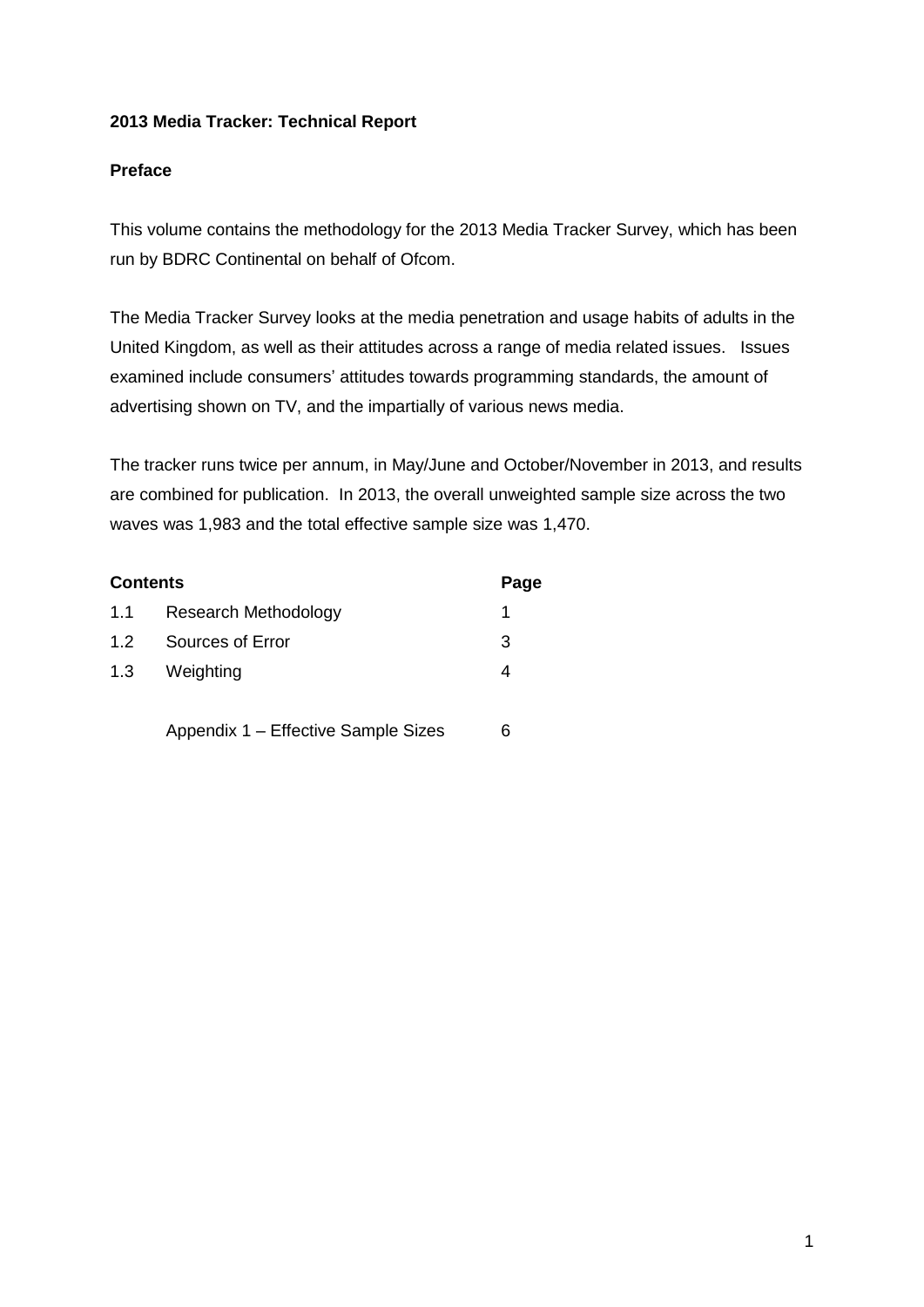## **1.1 Research Methodology**

The sample size for each region in the UK was set so that smaller regions and nations (by population) such as Wales and Northern Ireland were boosted to allow for more robust analysis, and larger regions such as London and the South East were consequently down weighted to maintain the overall sample size of approximately 850 per wave.

As the questionnaire is long (35 minutes+), an in-home face-to-face methodology is utilised. Quotas are set for each nation (England, Scotland, Wales, Northern Ireland) reflecting the profile of adults living in that nation as follows:

- TV platform cable TV, satellite TV, any Freeview, Freeview only
- Gender male, female
- $\bullet$  Age 16-24, 25-34, 35-44, 45-54, 55-64, 65+
- Social class AB, C1, C2, DE
- Working status working, not working
- $\bullet$  Household size  $-1-2$ , 3+
- Children in household child in household, no child in household

In addition, within England, minimum quotas were set by the 9 English regions.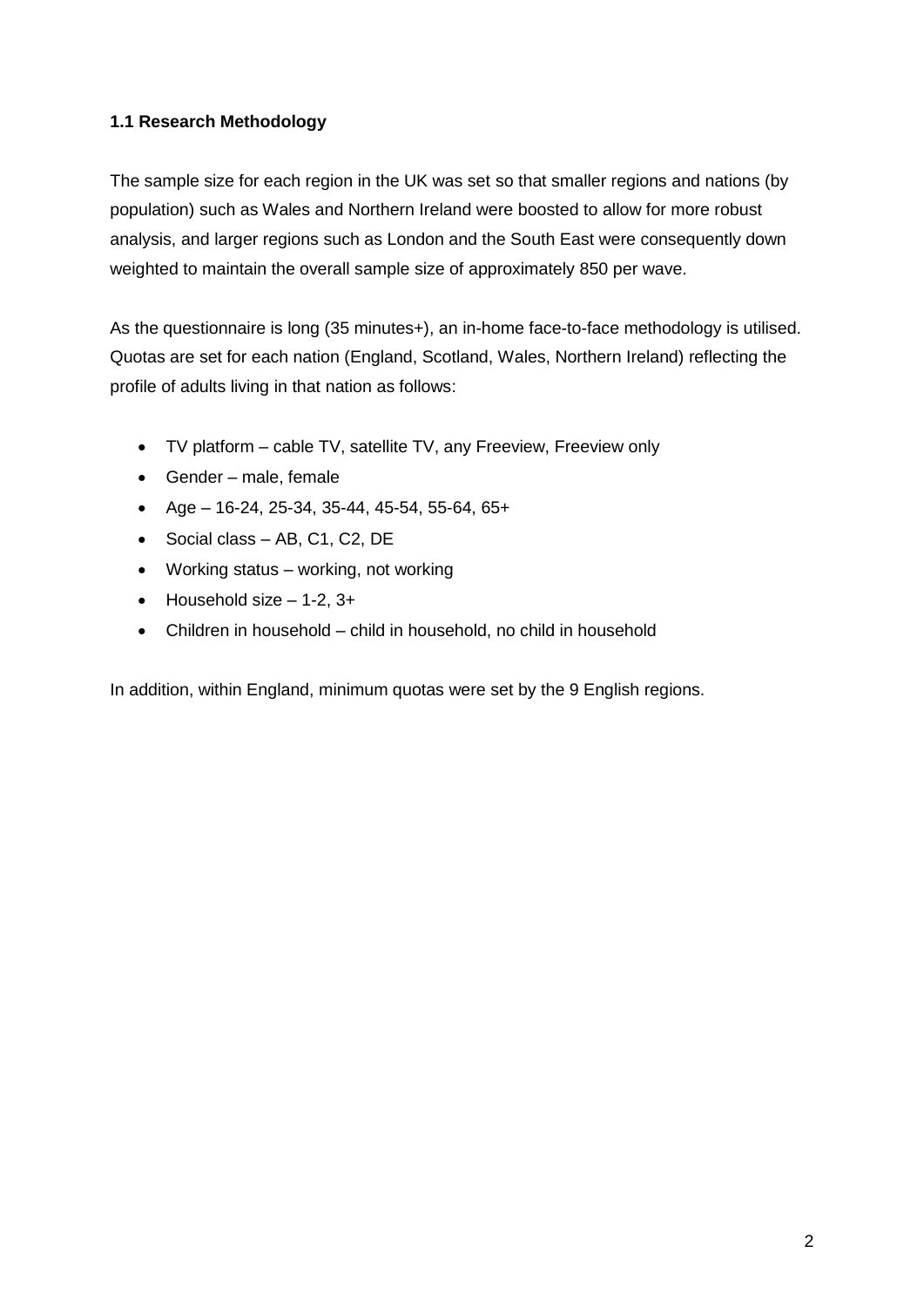#### **1.2 Sources of Error**

As in all samples the estimates from the survey are subject to various sources of error. The total error in a survey estimate is the difference between the estimate derived from the data collected and the true (unknown) value for the population. The total error consists of two main elements; the sampling error and the non-sampling error. Good sample design minimises the potential for non-sampling error to occur through, for example, bias. Sample size and more importantly effective sample size is the main influence on sampling error.

Reporting in the Media Tracker is designed to take account of sampling error. When testing for significant differences between different sub-populations, all testing is undertaken on the effective sample size:

- The sampling error is the error that arises because the estimate is based on a survey rather than a census of the population. The results obtained for any single sample may, by chance, vary from the true values for the population but the variation would be expected to average to zero over a number of repeats of the survey.
- The standard error is the estimated value of the sampling error. Our estimate for a variable, plus and minus the standard error for the variable, gives a range in which the true unknown value for the population should lie. The closer the standard error to 0, the more reliable the estimate.
- Effective sample size is the size of simple random sample (where everyone has an equal chance of being chosen) which would have the same level of accuracy as that given by the Media Tracker. The design effect is the ratio of the variance of the Media Tracker over the variance of the associated random sample. The closer this ratio is to 1, the smaller the impact of the design effect. Effective sample sizes for key subgroups, including those on which quotas have been set, are shown below.

When results are compared between subgroups within a sample, different results may be indicated. The difference may be "real" – i.e. "statistically significant" –, or it may occur by chance (because not everyone has been interviewed). To test if the difference is a real one, we have to know the size of the samples, the percentages giving a certain answer and the degree of confidence chosen. The difference is "statistically significant" if the lowest value possible for one value (i.e. lower limit of confidence interval) is higher than the highest possible value for the other.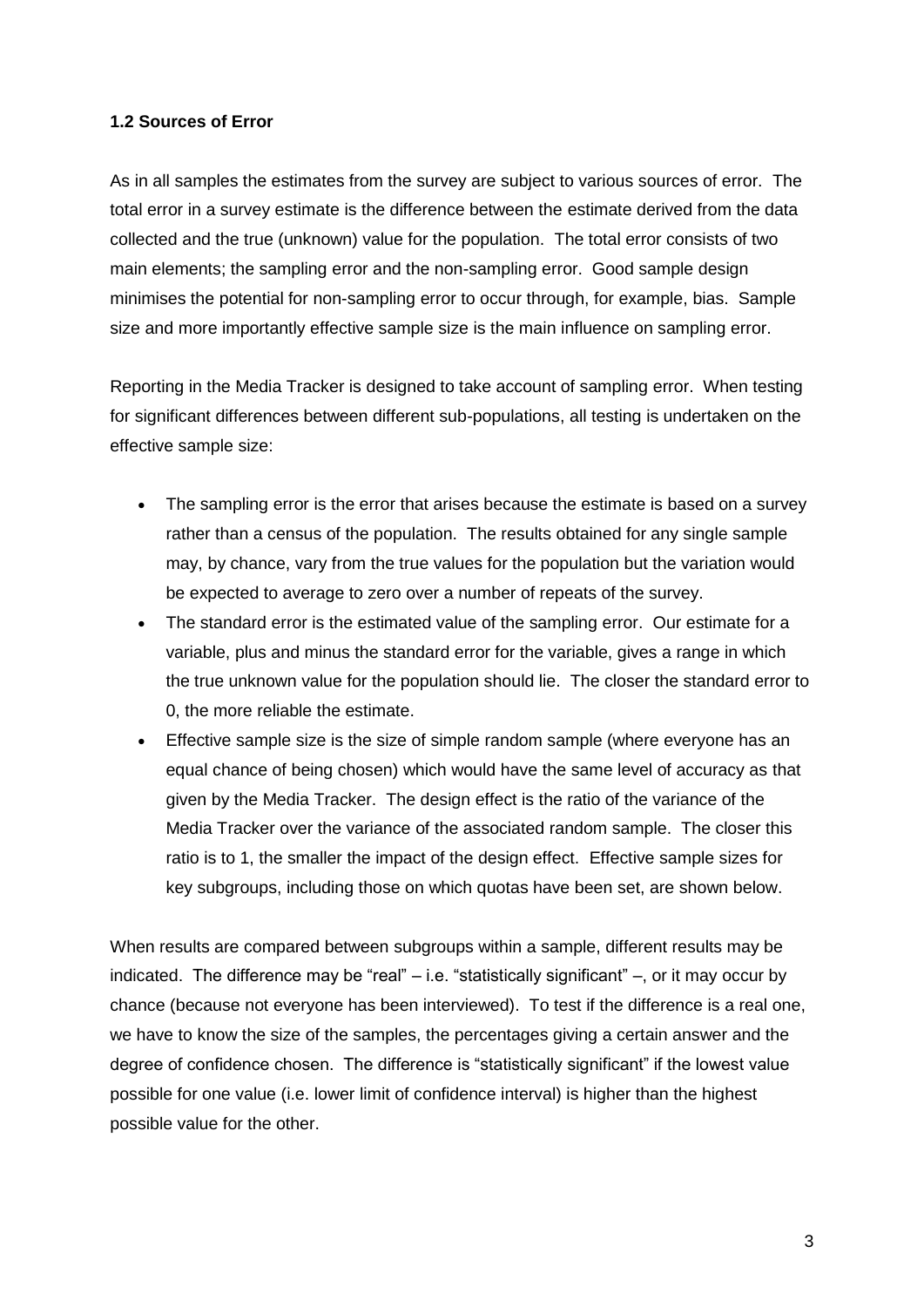#### **1.3 Weighting**

At the analysis stage, data from the two waves is combined and treated as one survey. The data is then weighted in total within each region and nation by gender, age, working status and social class. In all nations except for NI, data is also weighted on Household Tenure (NI is excluded as equivalent census information is not available for this nation). Weighting necessarily reduces the effective sample size, unless all targets are met exactly. In practice, with six weighting variables to be applied, this is unlikely and the key ambition is to maximise the effective sample size so that sampling error does not increase unduly.

As different census data is available for GB and NI, different weighting was used. The overall targets used to weight the data were as follows:

| <b>MALE</b>                      | 50% |  |  |
|----------------------------------|-----|--|--|
| <b>FEMALE</b>                    | 50% |  |  |
| 16-24 YRS                        | 17% |  |  |
| 25-44 YRS                        | 36% |  |  |
| 45+ YRS                          | 47% |  |  |
| ABC1                             | 54% |  |  |
| C <sub>2</sub> DE                | 46% |  |  |
| <b>WORKING</b>                   | 58% |  |  |
| <b>NOT WORKING</b>               | 42% |  |  |
| Home owner occupied              | 66% |  |  |
| Home rented form local authority | 19% |  |  |
| Home - other tenure              | 13% |  |  |
| North East                       | 6%  |  |  |
| North West                       | 11% |  |  |
| Yorkshire /Humber                | 9%  |  |  |
| East Mids                        | 8%  |  |  |
| <b>West Mids</b>                 | 9%  |  |  |
| East                             | 9%  |  |  |
| London                           | 11% |  |  |
| South East                       | 14% |  |  |
| South West                       | 9%  |  |  |
| Scotland                         | 9%  |  |  |
| Wales                            | 6%  |  |  |
| NI                               |     |  |  |

GB

| <b>MALE</b>        | 50% |
|--------------------|-----|
| <b>FEMALE</b>      | 50% |
| 16-35 YRS          | 35% |
| 35+ YRS            | 65% |
| AB                 | 17% |
| C <sub>1</sub>     | 28% |
| C <sub>2</sub>     | 22% |
| DE                 | 33% |
| <b>WORKING</b>     | 52% |
| <b>NOT WORKING</b> | 48% |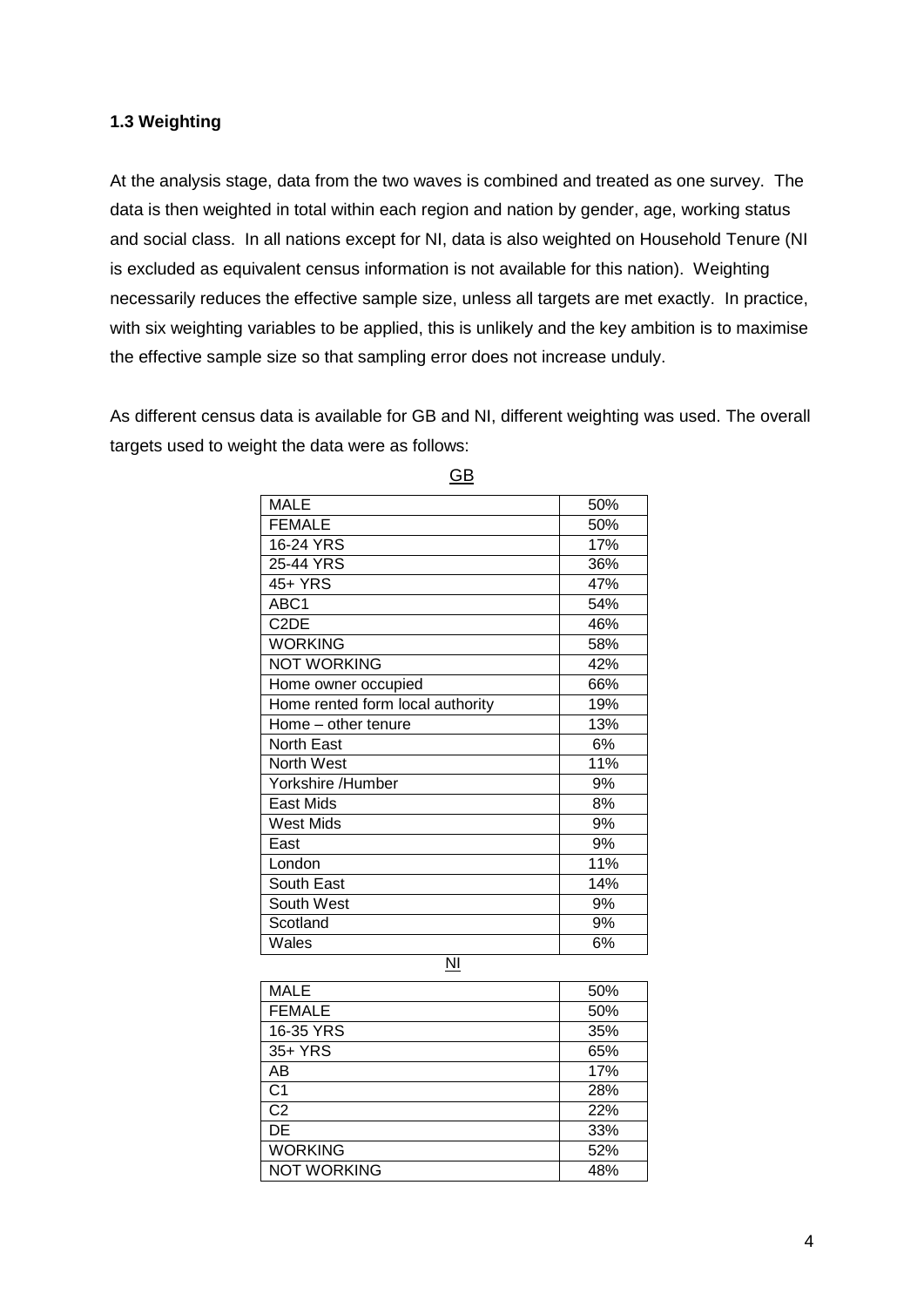The cable % is not weighted specifically, but weighting has minimal effect on this, with the same national figure of 52% for both weighted and unweighted data.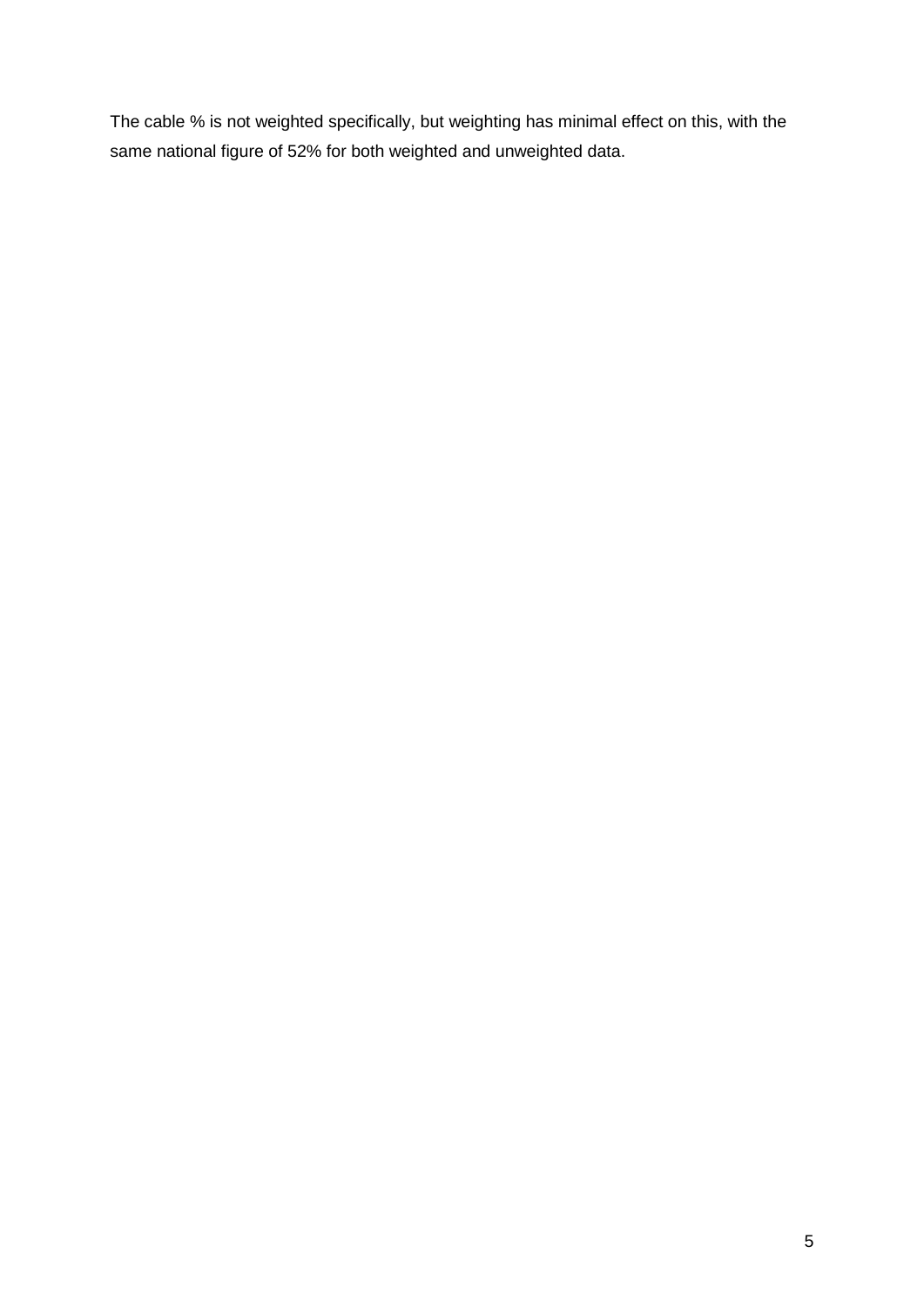### **Appendix 1: Effective Sample Sizes**

As mentioned earlier, weighting reduces the effective sample size and increases sampling error. In the regions that were over sampled, we would expect the weighting to have more effect in those regions, bringing down the weighting efficiency. With a wide array of rim weights, the impact of weighting on the effective sample size varies by subgroup, as follows:

|                    | Unweighted | Effective | %          |
|--------------------|------------|-----------|------------|
|                    | base       | base      | efficiency |
| <b>TOTAL</b>       | 1,893      | 1,470     | 78%        |
| <b>MALE</b>        | 889        | 685       | 77%        |
| <b>FEMALE</b>      | 1,004      | 794       | 79%        |
| 16-24 YRS          | 281        | 201       | 72%        |
| 25-44 YRS          | 699        | 554       | 79%        |
| 45-64 YRS          | 554        | 438       | 79%        |
| $65+$              | 359        | 295       | 82%        |
| AΒ                 | 467        | 377       | 81%        |
| C <sub>1</sub>     | 546        | 437       | 80%        |
| C <sub>2</sub>     | 365        | 276       | 76%        |
| DE                 | 515        | 395       | 77%        |
| <b>WORKING</b>     | 1052       | 809       | 77%        |
| <b>NOT WORKING</b> | 837        | 662       | 79%        |
| <b>North East</b>  | 98         | 68        | 69%        |
| North West         | 190        | 162       | 85%        |
| Yorkshire /Humber  | 146        | 130       | 89%        |
| East Mids          | 109        | 71        | 65%        |
| <b>West Mids</b>   | 156        | 140       | 90%        |
| East               | 154        | 113       | 73%        |
| London             | 207        | 173       | 84%        |
| South East         | 261        | 212       | 81%        |
| South West         | 131        | 106       | 81%        |
| Scotland           | 185        | 157       | 85%        |
| Wales              | 133        | 120       | 90%        |
| Northern Ireland   | 123        | 115       | 93%        |

Overall, the weighting efficiency is 78%, which is acceptable in terms of such a complex weighting regime. In terms of the subgroups for which quota controls were set, the variation in weighting efficiency runs from 65% for the East Midlands region to 93% for Northern Ireland. Again, the variations in weighting efficiency are largely consistent from one subgroup to another confirming that the sampling regime in practice generated a sample profile close to that expected from the demographic profile of the UK.